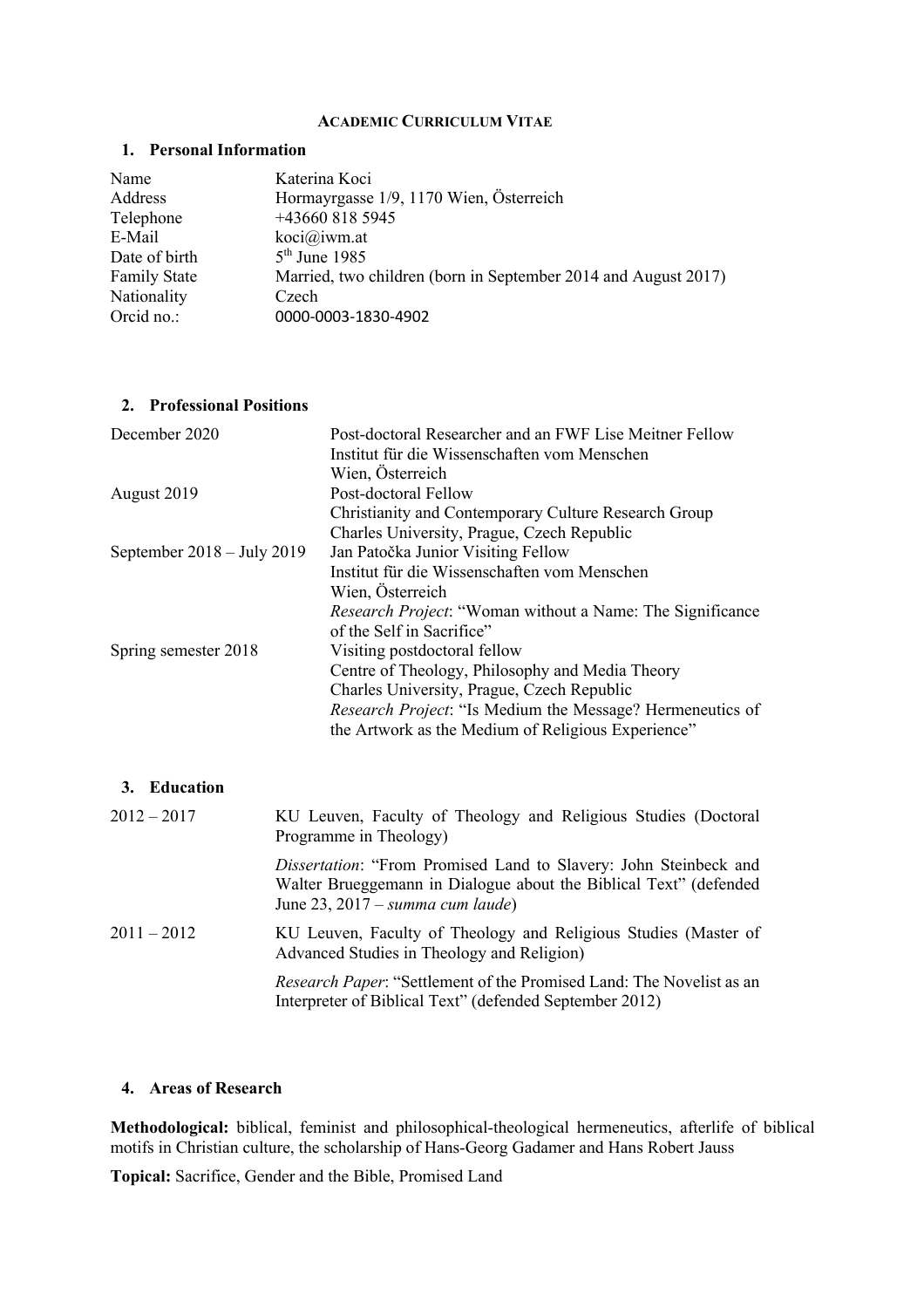#### **5. Publications**

#### **Monograph**

Koci, Katerina. *The Land without Promise: The Roots and Afterlife of One Biblical Allusion*. Scriptural Traces: Critical Perspectives on the Reception and Influence of the Bible. London: Bloomsbury/T&T Clark, 2021.

#### **Journal Articles (peer-reviewed)**

Koci, Katerina. "Whose Story? Which Sacrifice?: On the Story of Jephthah's Daughter". *Open Theology* 7:1 (2021): 331-344. DOI: 10.1515/opth-2020-0167

Koci, Katerina. "On the Legacy of the Land: Ideology Criticism of Walter Brueggemann and John Steinbeck." *Theology Today* 78:1 (2021): 13-28. DOI: 10.1177/0040573620959249

Koci, Katerina. "Sacrifice and the Self: the Feminine Sacrifical Identity and the Case of Milada Horakova". *Feminist Theology* 29:2 (2021): 156-169.

DOI: 10.1177/0966735020965176

Koci, Katerina. "Reception of the 'Promised Land' in the Pauline Letters". *Communio Viatorum* 56:1 (2014): 35-55.

ISSN: 0010-3713

Koci, Katerina. "Interpreting the Bible against the Postmodern Biblical Hermeneutics: The Role of Time and Tradition". *Acta Universitatis Carolinae Theologica* 4:2 (2014): 219-231. DOI: 10.14712/23363398.2015.5

Koci, Katerina. "Role umění v biblické interpretaci" [The Role of Art in Biblical Interpretation]. *Communio* 18:4 (2014): 71-83.

ISSN: 1211-7668

#### **Contributions to the Collective Volumes**

Koci, Katerina. "A Friendly Tussle between Hermeneutics and Phenomenology: From Ricoeur to Falque and Beyond." In: *Transforming the Theological Turn: Phenomenology with Emmanuel Falque*, 93-106. Edited by Koci, Martin and Jason W. Alvis. London: Rowman&Littlefield, 2020.

Koci, Katerina. "In Memory of Her: Sacrifice and the Self of Milada Horáková." In: *Imagining the Human: Perspectives from Art, Philosophy and Law*. Proceedings from Junior Fellows' Conference, vol. 37. Edited by Koci, Katerina. Vienna: Institut für die Wissenschaften vom Menschen, 2019. https://www.iwm.at/publications/5-juniorvisiting-fellows-conferences/vol-xxxvii/in-memory-of-her/

### **Edited Thematic Issue**

Koci, Katerina (Ed.). *Imagining the Human: Perspectives from Art, Philosophy and Law*. Proceedings from Junior Fellows' Conference, vol. 37. Edited by Koci, Katerina. Vienna: Institut für die Wissenschaften vom Menschen, 2019. https://www.iwm.at/publications/visiting-fellows-conferences/vol-37/